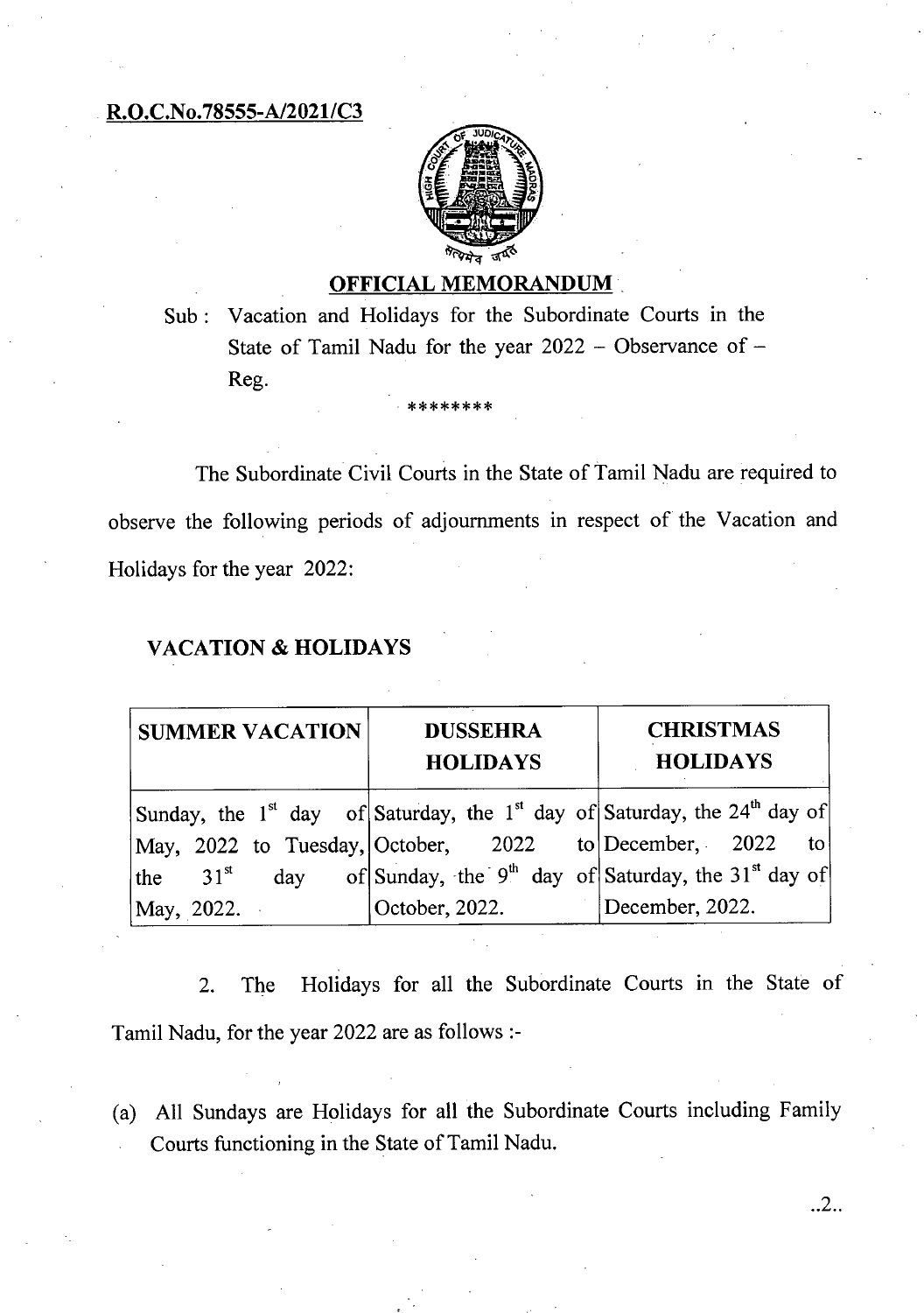(b) The following 6 Saturdays are working days for all the Subordinate Courts including Family Courts functioning in the State of Tamil Nadu:

22.01.2022, 05.03.2022, 23.04.2022, 06.08.2022, 03.09.2022 and 15.10.2022.

- Except the above Saturdays, all other Saturdays are holidays for all the Subordinate Courts, except Family Courts.
- All the Family Courts functioning in the State of Tamil Nadu shall also work on 1st and 3<sup>rd</sup> Saturdays of every month except those Saturdays which are declared as Public Holidays. All other Saturdays are declared as holidays, except 22.01.2022 and 23.04.2022 which are declared as working days.
- List of Public Holidays and Court Holidays is as follows:-

| <b>MONTH</b>   | <b>DATE</b> | <b>DAY</b>       | <b>PUBLIC HOLIDAYS /</b><br><b>COURT HOLIDAYS</b>                         |
|----------------|-------------|------------------|---------------------------------------------------------------------------|
| <b>JANUARY</b> | 13.01.2022  | <b>THURSDAY</b>  | <b>COURT HOLIDAY</b>                                                      |
|                | 14.01.2022  | <b>FRIDAY</b>    | <b>PONGAL</b>                                                             |
|                | 17.01.2022  | <b>MONDAY</b>    | <b>COURT HOLIDAY</b>                                                      |
|                | 18.01.2022  | TUESDAY          | <b>THAIPOOSAM</b>                                                         |
|                | 26.01.2022  | <b>WEDNESDAY</b> | <b>REPUBLIC DAY</b>                                                       |
| <b>APRIL</b>   | 14.04.2022  | THURSDAY         | TAMIL NEW YEAR'S DAY/<br>DR.B.R.AMBEDKAR'S BIRTHDAY/<br>MAHAVEER JAYANTHI |
|                | 15.04.2022  | <b>FRIDAY</b>    | <b>GOOD FRIDAY</b>                                                        |
| <b>MAY</b>     | 03.05.2022  | <b>TUESDAY</b>   | RAMZAN (IDU'L FITR)                                                       |

 $\cdot$ .3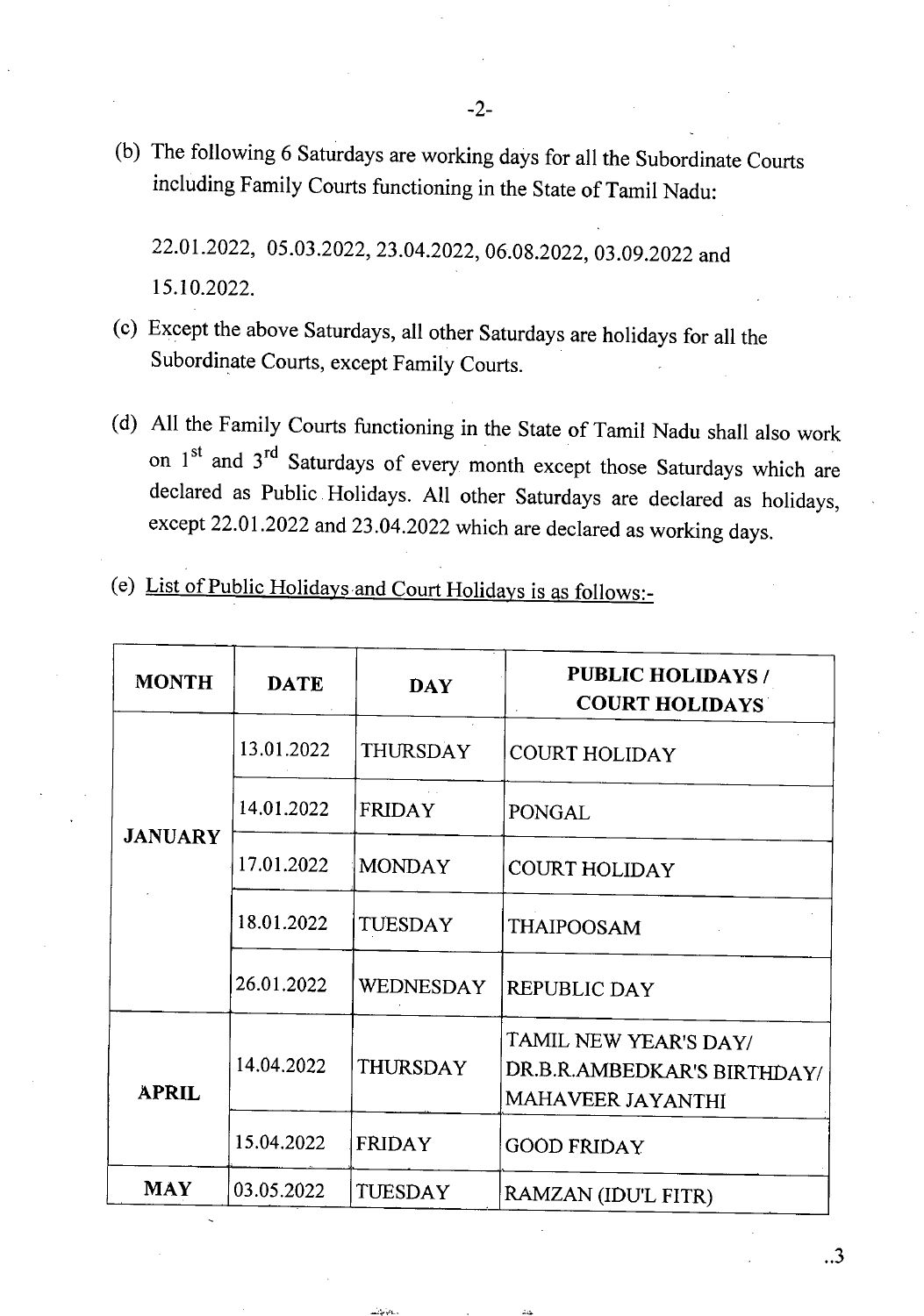| <b>MONTH</b>   | <b>DATE</b> | <b>DAY</b>     | <b>PUBLIC HOLIDAYS /</b><br><b>COURT HOLIDAYS</b> |
|----------------|-------------|----------------|---------------------------------------------------|
| <b>AUGUST</b>  | 09.08.2022  | <b>TUESDAY</b> | <b>MUHARRAM</b>                                   |
|                | 15.08.2022  | <b>MONDAY</b>  | <b>INDEPENDENCE DAY</b>                           |
|                | 19.08.2022  | <b>FRIDAY</b>  | KRISHNA JAYANTHI                                  |
|                | 31.08.2022  | WEDNESDAY      | VINAYAKAR CHATHURTHI                              |
| <b>OCTOBER</b> | 04.10.2022  | TUESDAY        | <b>AYUTHA POOJA</b>                               |
|                | 05.10.2022  | WEDNESDAY      | VIJAYA DASAMI                                     |
|                | 21.10.2022  | <b>FRIDAY</b>  | <b>COURT HOLIDAY</b>                              |
|                | 24.10.2022  | <b>MONDAY</b>  | <b>DEEPAVALI</b>                                  |
|                | 25.10.2022  | TUESDAY        | <b>COURT HOLIDAY</b>                              |

**Note:** As New Year's Day (01.01.2022), Thiruvalluvar Day (15.01.2022), Uzhavar Thirunal (16.01.2022), Telugu New Year's Day (02.04.2022), May Day (01.05.2022), Bakrid (Idul Azha) (10.07.2022), Gandhi Jayanthi (02.10.2022), Milad-un-Nabi (09.10.2022) and Christmas (25.12.2022) fall on Saturdays/Sundays, these days are not shown in the above list.

All the Principal District Judges / District Judges and Unit Heads in Chennai City are directed to issue Notification in the Official Gazette declaring the periods of adjournments specified in Para — 1 above, as 'Vacation and Holidays' and other Holidays specified in Para — 2 above as 'Holidays' for all the Civil Courts in their Jurisdiction, in consonance with the above instructions.

All the Chief Judicial Magistrates / Chief Metropolitan Magistrate, Egmore, Chennai are directed to issue Notification in the Official Gazette declaring the Holidays specified in para - 2 above only, as 'Holidays' for all the Criminal Courts in their Jurisdiction.

..4

-3-